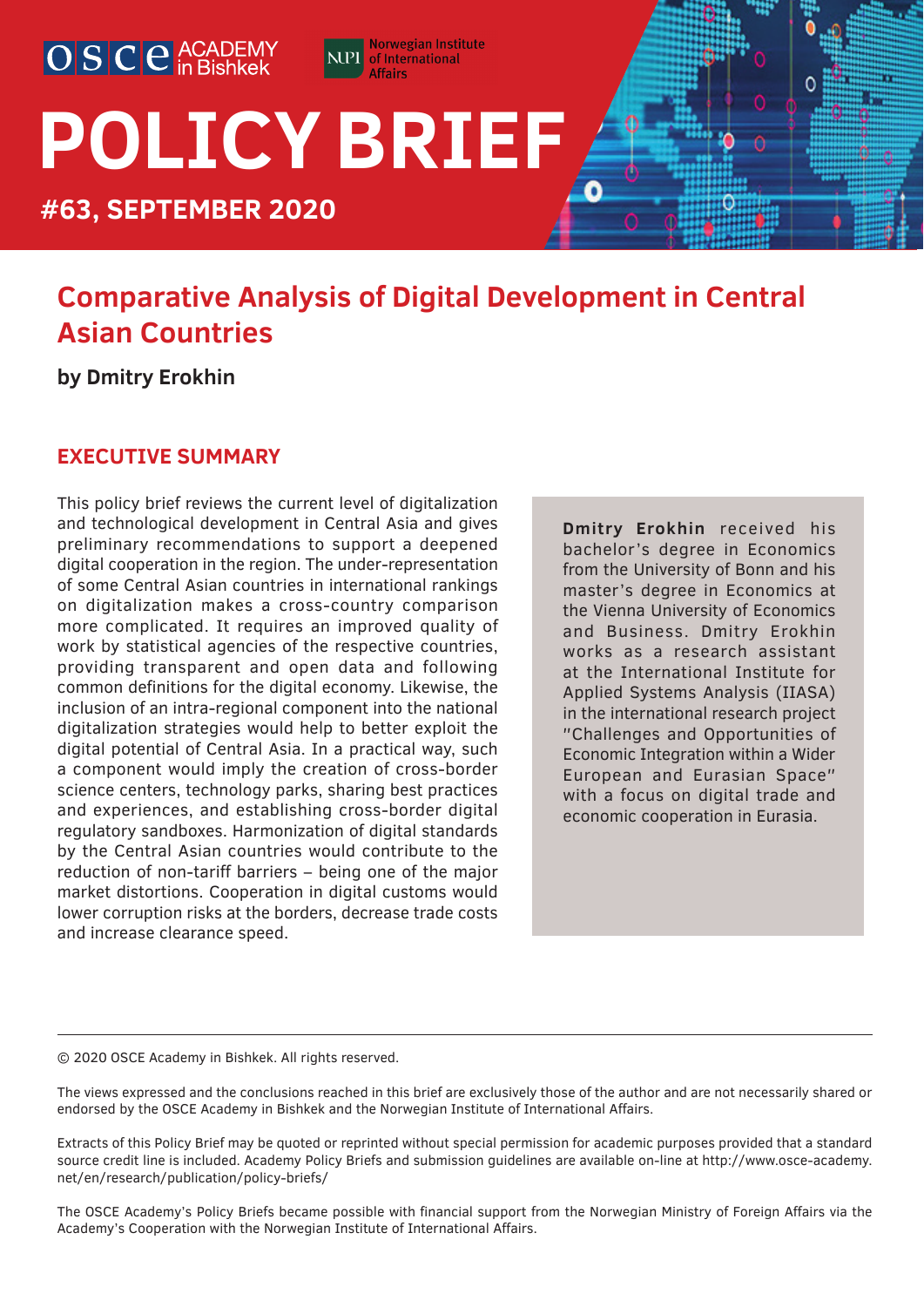# **Introduction**

There is significant potential to enhance the strategic partnership of countries in Central Asia. Cooperation is viable when it is mutually beneficial in increasing the competitiveness of national economies and when it improves the well‐being of citizens. Digitalization has the potential not only to change the essence of economic and trade relations, but also to have many spillover effects on other areas.

A coordinated digital agenda can give further impetus to economic development in Central Asian countries. Their low level of technological development, weakly diversified economies, relatively scarce investment in the digital sectors make individual country efforts insufficient and require the involvement of technology and expertise from developed countries. It is known that technological leapfrogging can help developing countries overcome several stages of development (Fong 2009) and accelerate convergence with developed countries (Meijers 2014). However, in order to develop coordinated actions, the Central Asian countries need to understand who stands where in the field of digitalization and technological and innovative development.

# **Digitalization Development in Central Asia**

Digitalization does not and cannot have a single definition and measurement, so various internationally recognized indicators are considered for comparison of Central Asian countries.

**ICT service exports** by the World Bank include computer, communications and information

services exports. In Kazakhstan, Tajikistan and Kyrgyz Republic, the trend is towards a decrease in the share of ICT services exports in total services exports, contrary to the positive global trend, as well as in OECD countries and Russia. Data for Turkmenistan and Uzbekistan are not available.



#### **ICT Service Exports (% of Service Exports, BoP)**

*The above figure and all the following figures are constructed by the author based on the data from the organizations publishing the index, with links given in the bibliography.*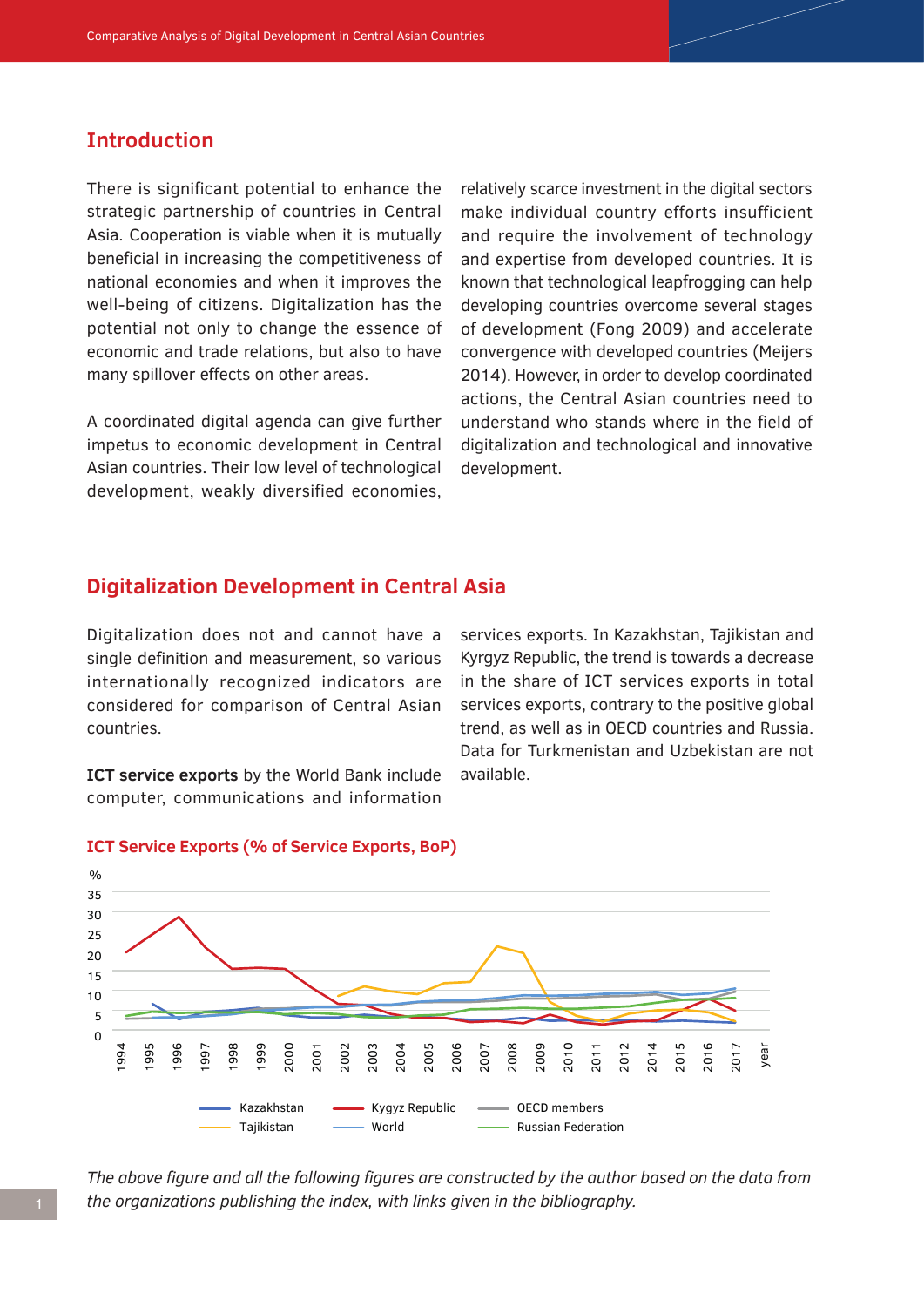**ICT goods exports** by the World Bank include computers and peripheral equipment, communication equipment, consumer electronic equipment, electronic components, and other information and (miscellaneous) technology goods exports. While the share of ICT goods

exports in total goods exports globally reaches 11% and in OECD countries 7%, in Central Asian countries (Kazakhstan and Kyrgyzstan) it does not exceed 0.15% and in Russia (for comparison) 0.6%. Data for Tajikistan, Turkmenistan and Uzbekistan are not available.



#### **ICT Goods Exports (% of Total Goods Exports)**

The United Nations Conference on Trade and Development **Business-to-Consumer E-commerce Index** measures an economy's preparedness to support online shopping. Data

for Turkmenistan are not available, for Tajikistan the values are only for 2019 (25.7). The rest of the Central Asian countries are growing, with the greatest success in Kazakhstan.



#### **Business-to-Consumer E-commerce Index**

The **ICT Development Index** by the United Nations International Telecommunication Union includes infrastructure and access indicators, intensity and usage indicators, as well as

capabilities and skills indicators. Data are limited for Tajikistan and Turkmenistan. Other Central Asian countries show an upward trend with Kazakhstan almost level with Russia.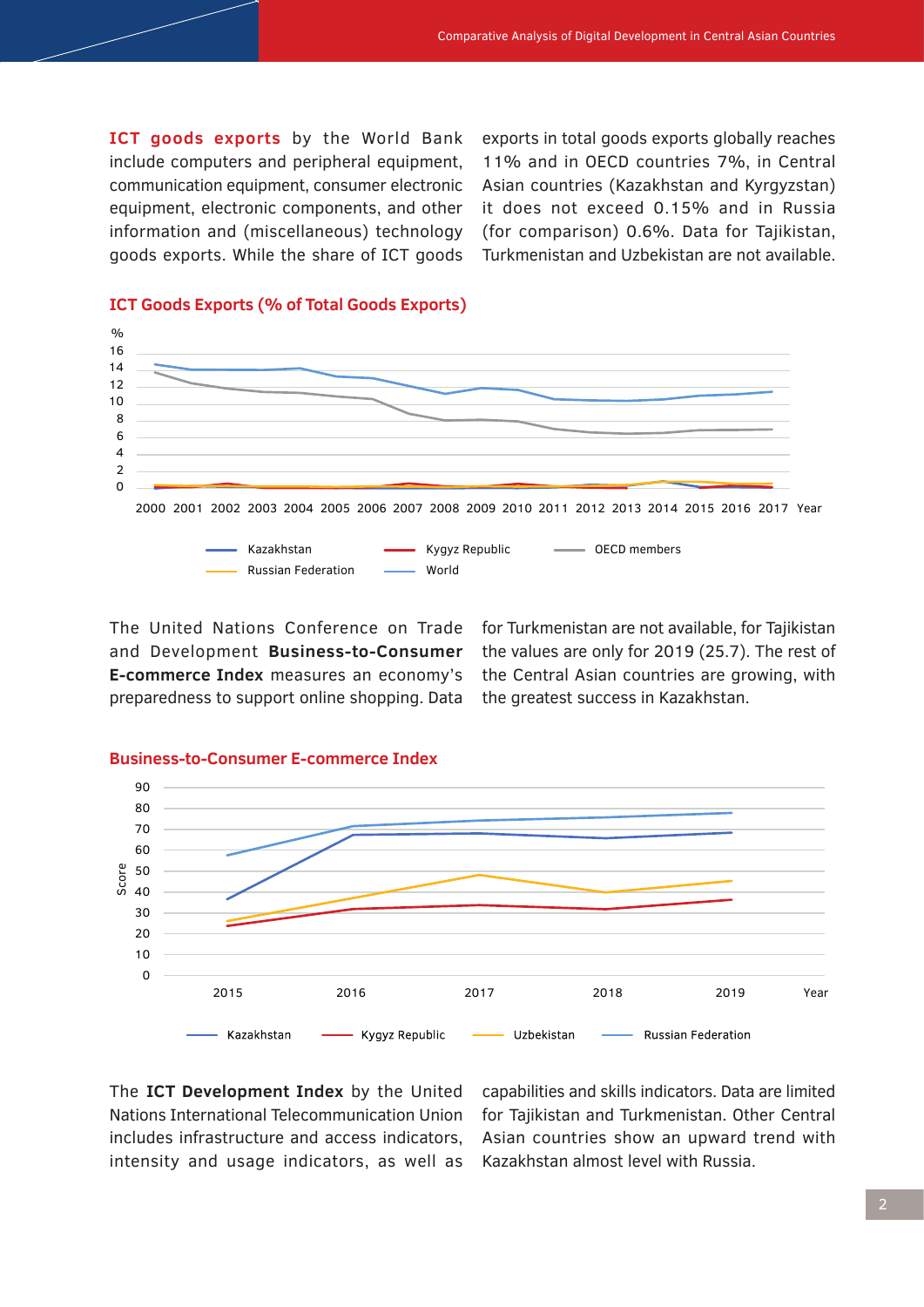#### **ICT Development Index**



The **Blockchain & Cryptocurrencies Regulation Index** by the Flying University is designed to answer the question of which countries of the world offer the most enabling conditions for the implementation of business projects associated with blockchain and cryptocurrencies. The given countries of the European Union and Belarus offer a rather enabling environment for blockchain, while Russia, China and Kazakhstan offer a neutral environment. Kazakhstan is the only Central Asian country that is presented in the index. As for the other Central Asian countries, cryptocurrencies are banned in Kyrgyzstan. Tajikistan does not have any cryptocurrencies legal framework and warns its nationals of their risks. Turkmenistan does not provide any concrete information regarding the legal status of cryptocurrencies. Uzbekistan both has a legal framework and is involved in the deployment of cryptocurrencies and blockchain technologies, but its efforts are recent and may thus not be considered in the ranking.



#### **Blockchain & Cryptocurrencies Regulation Index**

International rank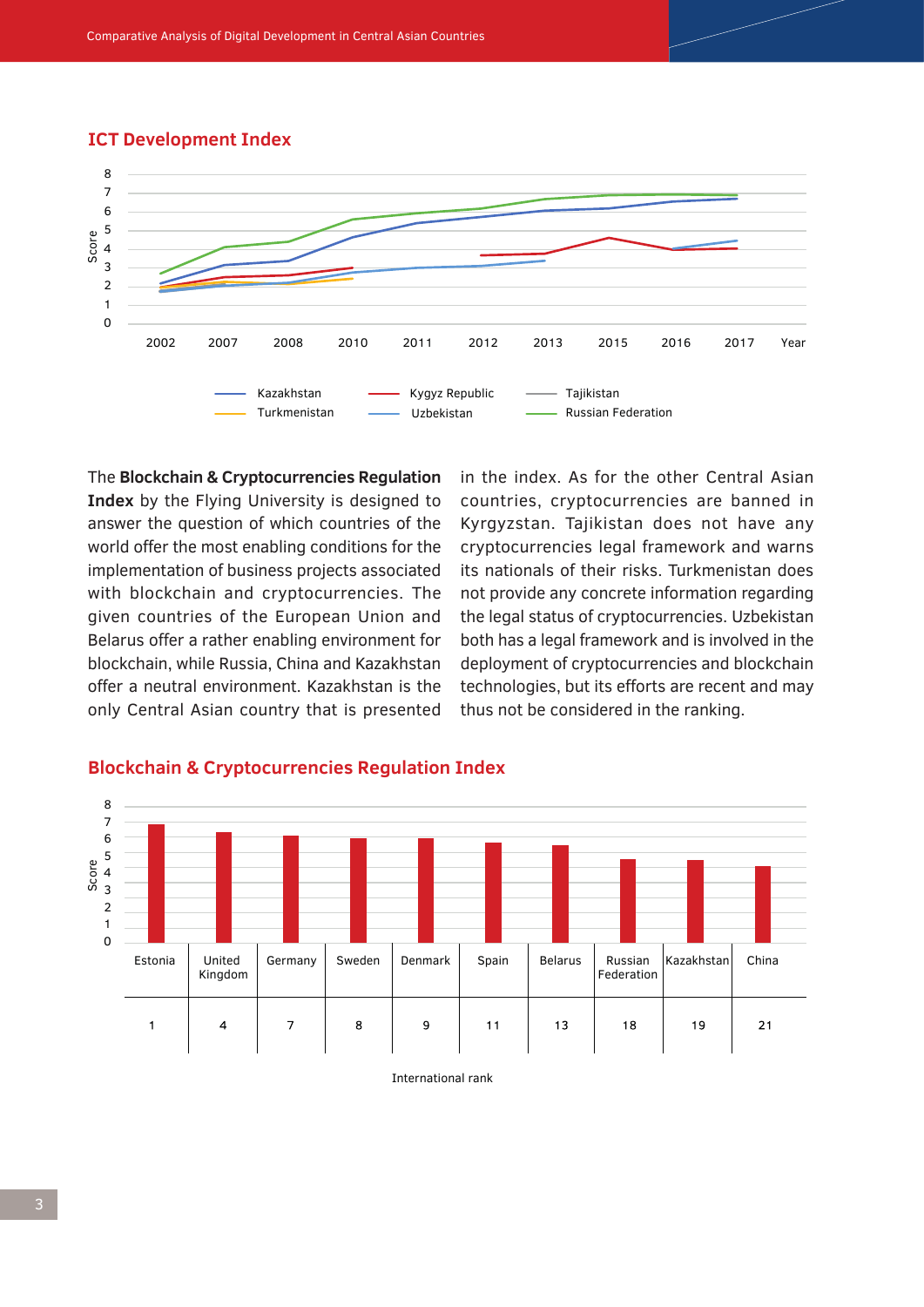The International Telecommunication Union Global Cybersecurity Index measures the **commitment** of countries to cybersecurity at a global level. Kazakhstan and Uzbekistan are

demonstrating an increase in cybersecurity, catching up with Russia. The rest of Central Asia remains stable at fairly low levels.



#### **Global Cybersecurity Index**

assesses e-government development at the national level. Graphical representation of the index allows to distinguish three pairs of

The UN **E-Government Development Index** countries with the same level of e-government development: Russia and Kazakhstan, Uzbekistan and Kyrgyzstan, Turkmenistan and Tajikistan.



#### **E-Government Development Index**

Intellectual property statistics are an important tool in understanding trends in policy, business, and technology worldwide. **Patent filings** by the World Intellectual Property Organization are one of such indicators. No data on patent filings in

Turkmenistan are available. For other Central Asian countries, the number of patent filings is very low and does not show any tendency towards growth.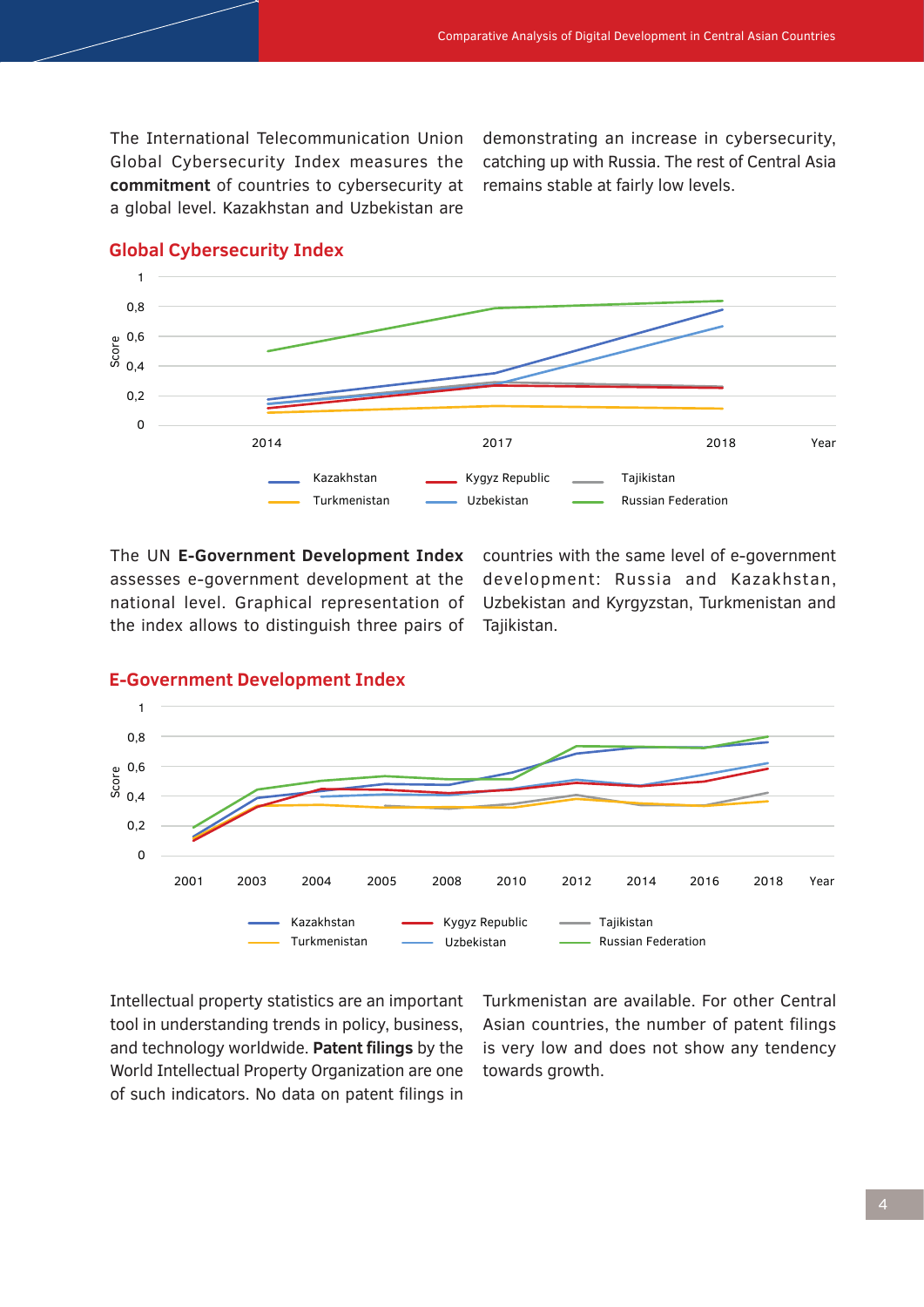

**IP Filings (Resident + Abroad, Including Regional)** 

The International Institute for Management Development **World Digital Competitiveness Ranking** assesses the capabilities and readiness of economies to undertake the process of

digital transformation. The ranking includes only Kazakhstan, which takes higher positions compared with Russia.

#### **World Digital Competitiveness Ranking**



The Global Information Technology Report series by the World Economic Forum measures the drivers of the ICT revolution globally, using the **Networked Readiness Index**. Kazakhstan is

overtaking Russia, and Kyrgyzstan and Tajikistan are at roughly the same level. Turkmenistan and Uzbekistan are not in the index.



### **Networked Readiness Index**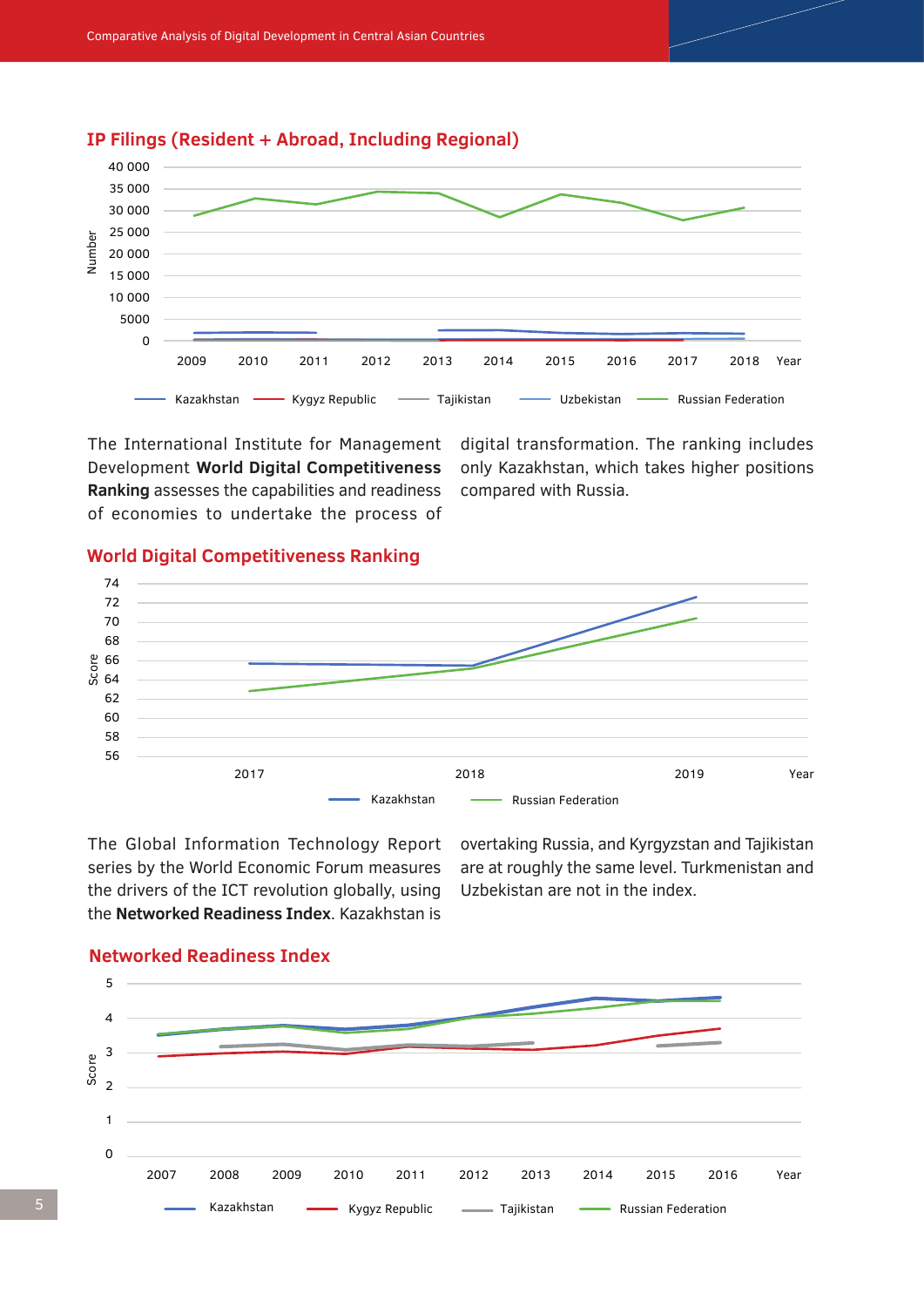The **Global Innovation Index** by the World Intellectual Property Organization provides detailed metrics about the innovation performance of countries and economies around the world. Data for Turkmenistan are not available and for Uzbekistan they are limited. At the beginning of the measurement period, countries show growth, then stabilize at different levels, while remaining at low index positions.



#### **Global Innovation Index**

# **Tariff and Non-Tariff Barriers**

The European Centre for International Political Economy publishes the Digital Trade Restrictiveness Index (Ferracane et al., 2018). It considers China and Russia as the most digitally restricted countries. Central Asian countries are not presented in the Index but given the above analysis it is safe to assume that their policies would be stricter than those of Russia and China (see Erokhin, 2019 for a China-EAEU-EU comparative analysis).

In Russia, the barriers apply to cross-border movement of data, data localization and data retention, cross-border movement of ICT professionals, foreign investment, content access and e-commerce. China has restrictions in public procurement, foreign investment, intellectual property rights, competition policy, intermediary liability, content access and standards, and e-commerce.

Further barriers relate to logistics. As is well known, transport and logistics are the bloodstream of e-commerce. Doing Business (n.d.) by the World Bank records the time and cost associated with the logistical process of exporting and importing goods. Doing Business measures the time and cost (excluding tariffs) associated with three sets of procedures – documentary compliance, border compliance and domestic transport – within the overall process of exporting or importing a shipment of goods.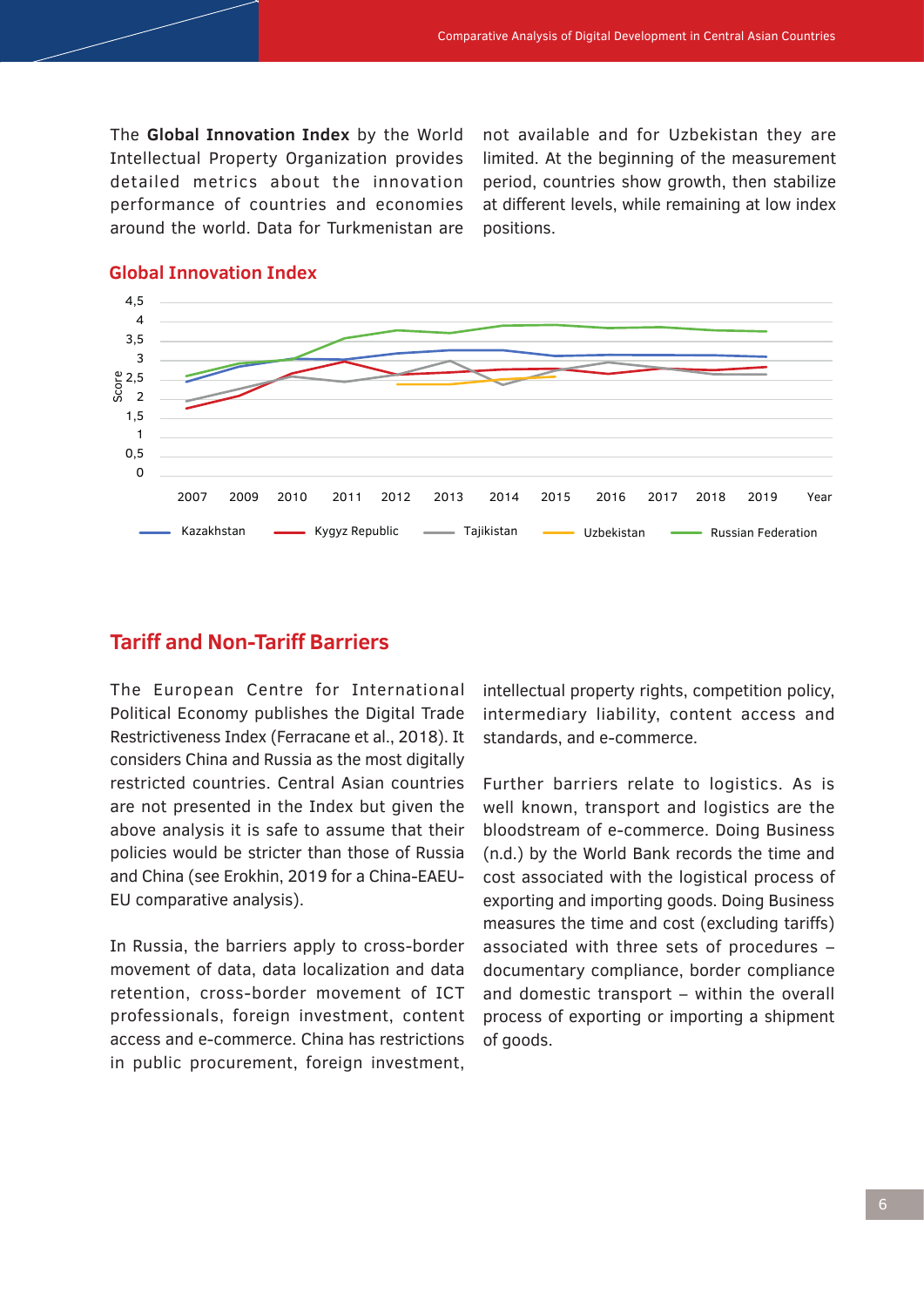| Indicator/Country                                 | Kazakhstan     | Kyrgyzstan | Tajikistan | Uzbekistan |
|---------------------------------------------------|----------------|------------|------------|------------|
| Time to export: Documentary<br>compliance (hours) | 128            | 72         | 66         | 96         |
| Time to import: Documentary<br>compliance (hours) | 6              | 84         | 126        | 150        |
| Time to export: Border<br>compliance (hours)      | 105            | 5          | 27         | 32         |
| Time to import: Border<br>compliance (hours)      | $\overline{2}$ | 69         | 107        | 111        |
| Cost to export: Documentary<br>compliance (US\$)  | 200            | 110        | 330        | 292        |
| Cost to import: Documentary<br>compliance (US\$)  | $\overline{0}$ | 200        | 260        | 242        |
| Cost to export: Border compliance<br>(US\$)       | 470            | 10         | 313        | 278        |
| Cost to import: Border compliance<br>(US\$)       | O              | 499        | 223        | 278        |

#### **Doing Business Trading Across Border Costs in Central Asia**

Free trade and trade facilitation in the framework of the Eurasian Economic Union are the reason for some very low costs in Kazakhstan and Kyrgyzstan in the above table.

It is possible to evaluate trade costs on the base of the ESCAP-World Bank Trade Cost Database (UNESCAP 2018), which has data on ad-

valorem equivalent trade costs excl. tariff in %. The data suggests that trading manufacturing and agricultural goods involves, on average, additional costs measured as a share of the value of goods - as compared to when the two countries trade these goods within their borders.

#### **Estimated Mutual Trade Costs in Central Asian Countries (2017 for Kazakhstan, Kyrgyzstan, Uzbekistan, 2016 for Tajikistan)**

| Country/Country | Kazakhstan | Kyrgyzstan | Tajikistan | Uzbekistan |
|-----------------|------------|------------|------------|------------|
| Kazakhstan      |            | 76.73 %    | 104.54 %   | 57.42 %    |
| Kyrgyzstan      | 76.73 %    |            | 129.63%    | 68.22 %    |
| Tajikistan      | 104.54 %   | 129.63%    |            | No data    |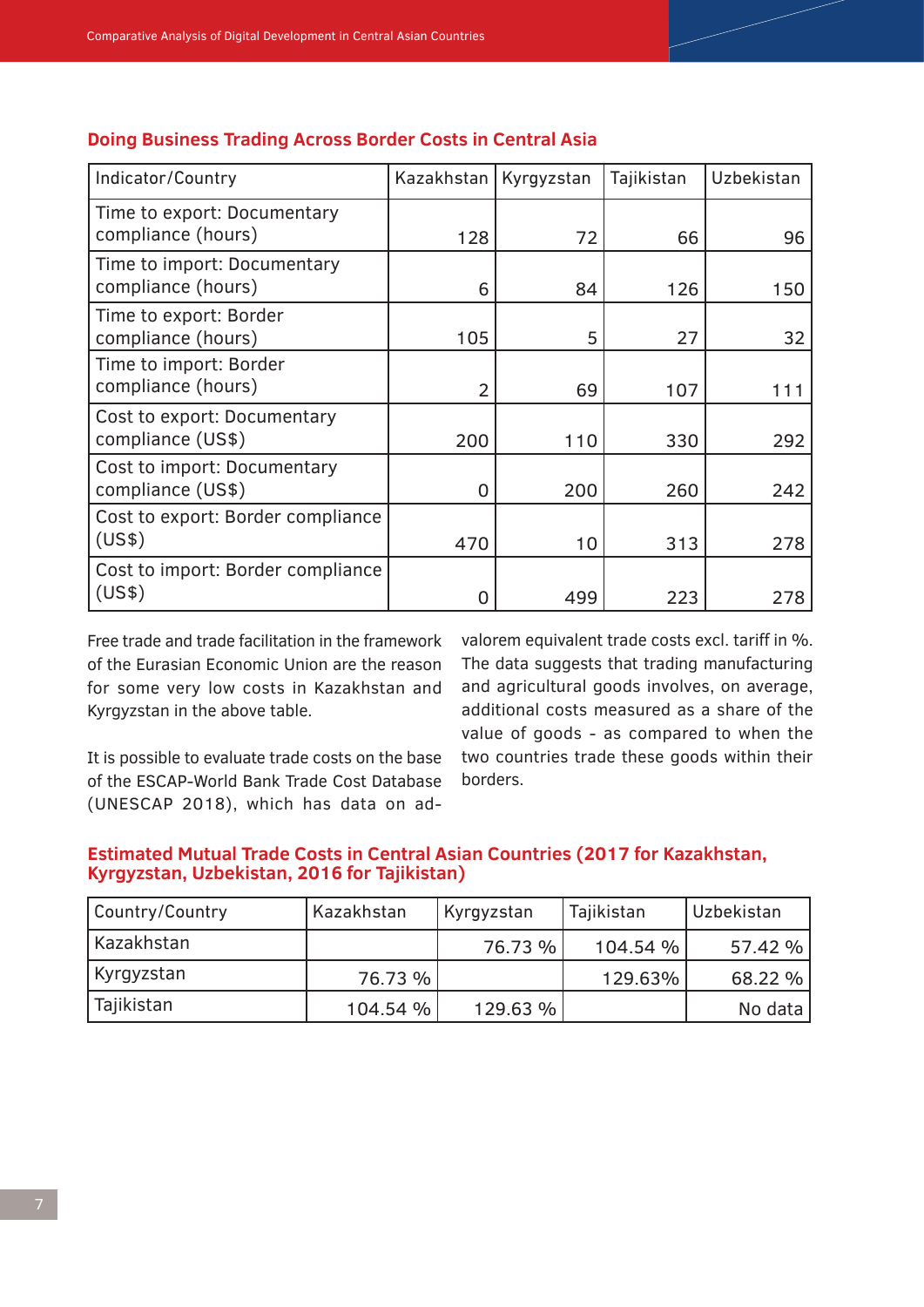### **Corruption**

The fight against corruption is one of the top priorities of the 2020 Albanian OSCE Chairmanship. For this reason, the First Preparatory Meeting of the 28th OSCE Economic and Environmental Forum was dedicated to "Promoting security, stability and economic growth in the OSCE area by preventing and combating corruption through innovation, increased transparency and digitalization".

Corruption can be viewed as a hidden tariff (OECD 2017). It is found to have a negative impact on economic growth (Mo 2001), foreign direct investment (Habib & Zurawicki 2002), trade (De Jong & Bogmans 2011) and tax revenues (Imam & Jacobs 2014).

One area of trade and economic relations where digital technologies can be applied to fight corruption is customs. Harm from corruption at customs is estimated to be at least as high as 700 billion U.S. dollars (Michael & Moore 2009). The so-called "bribe tax" can exceed 10 percent of a company turnover (Michael 2012). Corruption leads to immense losses of tax revenues at customs. In Kazakhstan, there is a discrepancy of over 50 percent between Kazakhstani and foreign data on 40 commodity groups worth billions of U.S. dollars, which may also indicate large-scale corruption at customs (Transparency International 2018). The same situation is observed in Kyrgyzstan, where the difference between the customs authorities of Kyrgyzstan and China alone in the last 18 years amounted to 53 billion U.S. dollars (Sputnik 2019). Such a huge difference is difficult to attribute to a methodological discrepancy and statistical error.

Apart from economic costs, border corruption facilitates other criminal activities such as trafficking of drugs, natural resources, weapons, stolen vehicles, alcohol and cigarettes, which has a serious implication for security (Chêne 2018).

Computerized customs is found to increase imports, employment, productivity and tax collection and to reduce corruption cases, smuggling, customs clearance time and unpredictability (Laajaj et al. 2019). Single windows and improved port automation can aid economies in combating corruption (Doing Business 2017). Integration of blockchain into the customs process could discourage corruption by digitizing supply chains, simplifying customs procedures and reducing the number of agents involved in each transaction; blockchain could also improve the effectiveness of measures against circumvention and transshipment (McDaniel & Norberg 2019). In detection and deterrence, customs agencies can also rely on artificial intelligence and predictive analytics (Santiso 2019).

# **Conclusion**

The level of digitalization in Central Asian countries remains insufficient. Kazakhstan shows the best performance, with many indicators confidently approaching the level of Russia. Statistics are not available for all Central Asian countries. The data for Turkmenistan, Tajikistan and Uzbekistan are particularly limited, which does not allow a full assessment

of their level of digital development. Digital strategies of Central Asian countries lack an intra-regional component. Mutual trade costs in the form of non-tariff barriers in Central Asia remain high, demonstrating obstacles for free trade in the region. Additional costs are created by the corruption risks at the borders.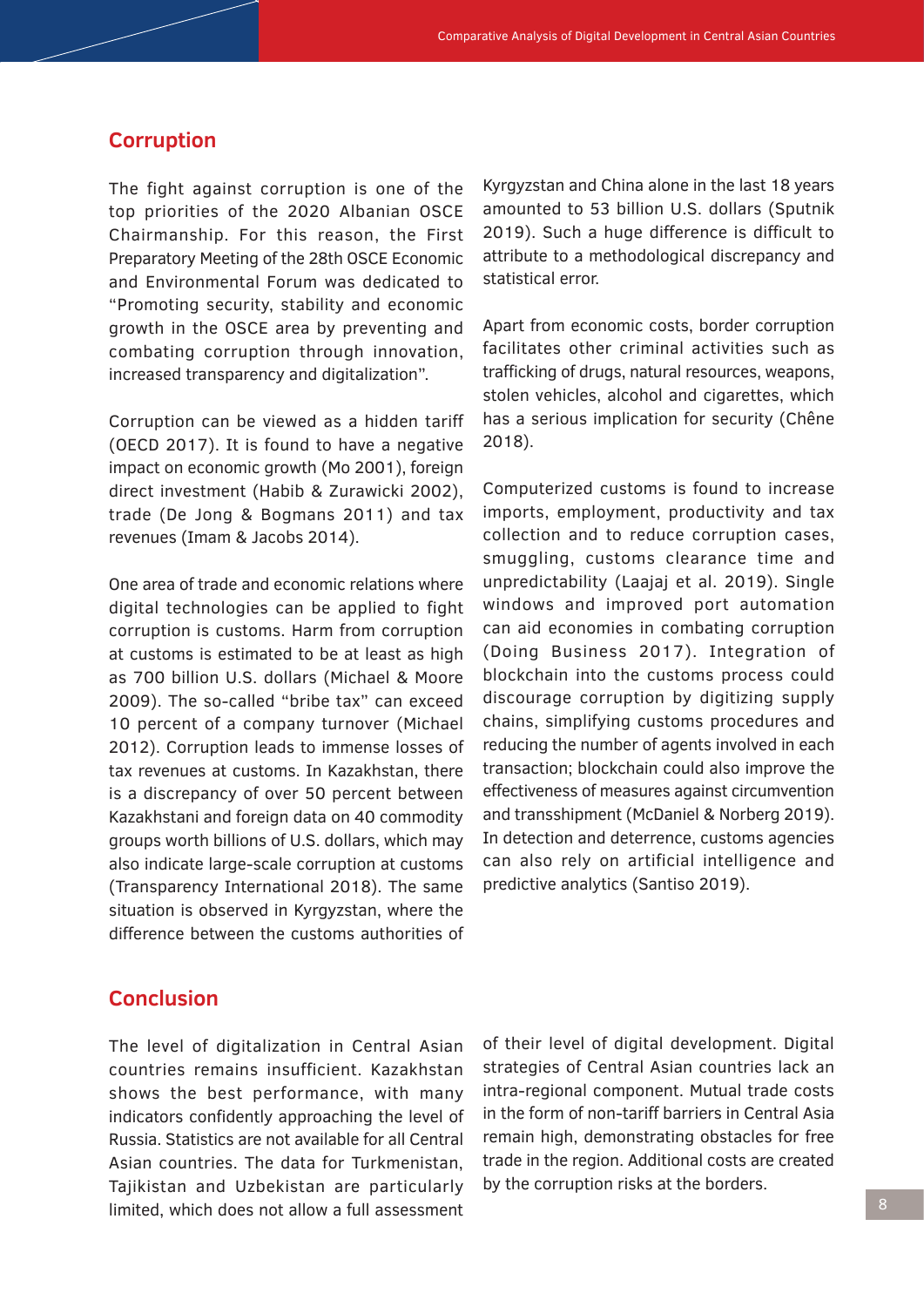# **Recommendations**

- In terms of digital strategies, an element of intra-regional cooperation in Central Asia should be included. Such cooperation may involve the establishment of joint science centres, technology parks and ecosystems of digital and technological leaders sharing best practices and experiences. It is also possible to create cross-border regulatory sandboxes to test new digital mechanisms before their universal application.
- It is recommended that the work of statistical offices be improved, and that data be made more transparent and open. It is also crucial to formulate and adhere to common definitions in the field of digitalization.
- It is important to seek harmonization of digital standards in order to increase the efficiency of cooperation in the Central Asian region and reduce non-tariff barriers between countries.
- It would be advisable to start cooperation in specific sectors: for example, e-commerce or electronic cross-border provision of public services (e.g. digitization and tracking of goods at customs). Customs digitalization can contribute to lower corruption risks at the border, decrease trade costs and increase clearance speed.

## **References**

Chêne, M. «Corruption at borders.» U4 Helpdesk Answer 2018: 3 (2018).

De, P. «Regional Trade in Northeast Asia: Why Do Trade Costs Matter?» CESifo Working Paper, No. 1809 (2006).

De Jong, Eelke, and Christian Bogmans. «Does corruption discourage international trade?.» European Journal of Political Economy 27, no. 2 (2011): 385-398.

Doing Business. «Trading Across Borders. Technology gains in trade facilitation.» (2017). https://www.doingbusiness.org/content/dam/ doingBusiness/media/Annual-Reports/English/ DB17-Chapters/DB17-CS-Trading-acrossborders.pdf.

Doing Business. «Historical Data Sets and Trends Data.» (n.d.). https://www.doingbusiness.org/ en/custom-query.

Erokhin, D. «Connectivity in the Digital Age. Digital Futures of Trade and Economic Cooperation in Eurasia». IIASA Background paper (2019).

Ferracane, Martina Francesca, Hosuk Lee-Makiyama, and Erik Van Der Marel. «Digital trade restrictiveness index.» European Center for International Political Economy, Brussels: ECIPE (2018).

Flying University. Blockchain & Cryptocurrencies Regulation Index. https://doingcrypto.org/.

Fong, Michelle W.l. "Technology Leapfrogging for Developing Countries." Encyclopedia of Information Science and Technology, Second Edition, (2009): 3707–13.

Habib, Mohsin, and Leon Zurawicki. «Corruption and foreign direct investment.» Journal of international business studies 33, no. 2 (2002): 291-307.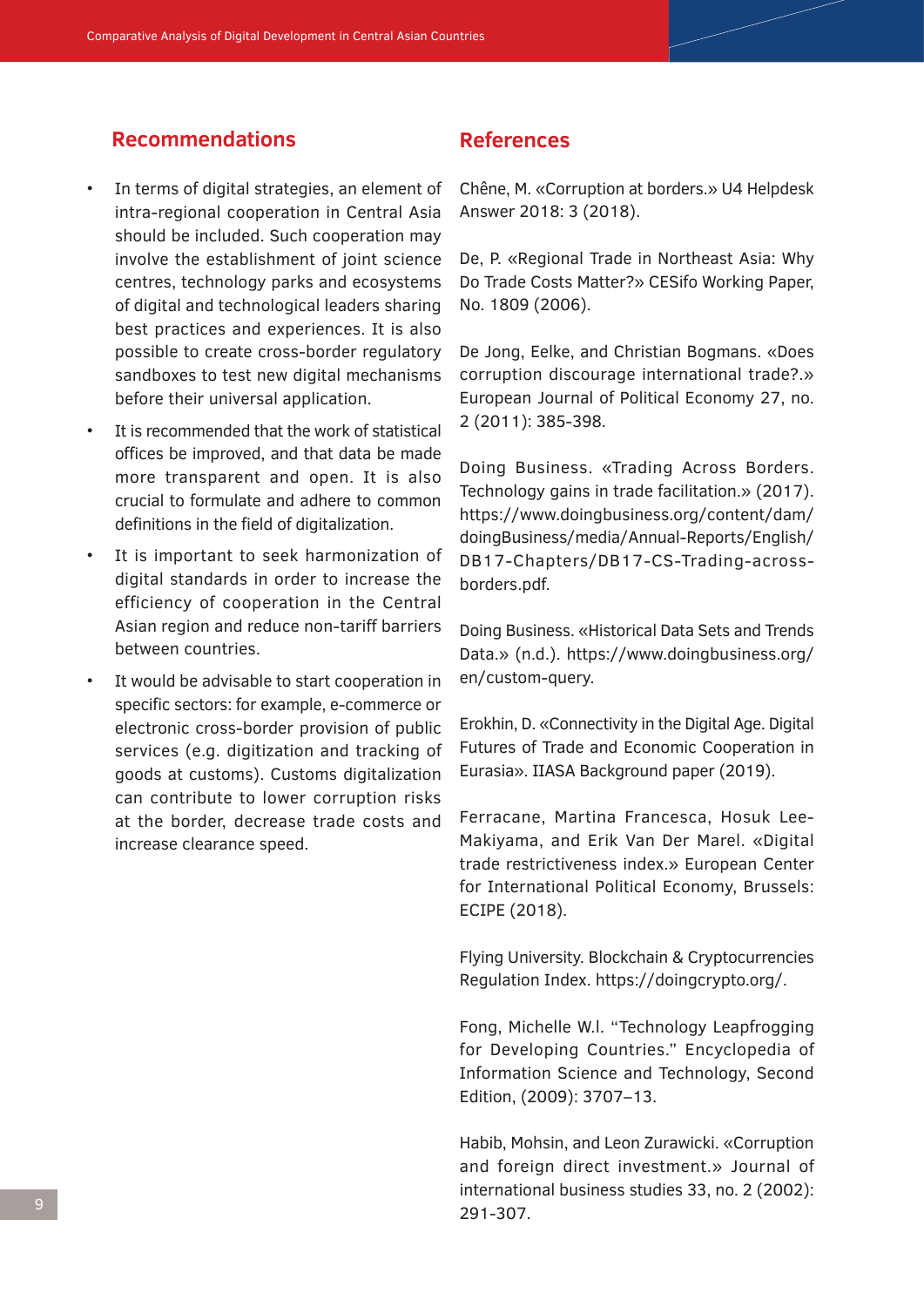Imam, Patrick Amir, and Davina Jacobs. «Effect of corruption on tax revenues in the Middle East.» Review of Middle East Economics and Finance Rev. Middle East Econ. Fin. 10, no. 1 (2014): 1-24.

International Institute for Management Development. World Digital Competitiveness Ranking. https://www.imd.org/globalassets/ wcc/docs/release-2017/world\_digital\_ competitiveness\_yearbook\_2017.pdf; https:// www.imd.org/globalassets/wcc/docs/imd\_ world digital competitiveness ranking 2018. pdf; https://www.imd.org/globalassets/wcc/ docs/release-2019/digital/imd-world-digitalcompetitiveness-rankings-2019.pdf.

International Monetary Fund. Balance of Payments Statistics Yearbook and data files. ICT service exports (% of service exports, BoP). https://data.worldbank.org/indicator/BX.GSR. CCIS.ZS.

International Telecommunication Union. Global Cybersecurity Index. https://www.itu. int/en/ITU-D/Cybersecurity/Pages/globalcybersecurity-index.aspx.

International Telecommunication Union. The ICT Development Index. https://digital.gov.ru/ en/activity/statistic/rating/indeks-razvitiyainformacionno-kommunikacionnyh-tehnologijict-development-index/; https://www.itu. int/en/ITU-D/Statistics/Pages/publications/ mis2015.aspx.

Laajaj, Rachid, Marcela Eslava, and Tidiane Kinda. «The costs of bureaucracy and corruption at customs: Evidence from the computerization of imports in Colombia.» Documento CEDE 2019-08 (2019).

McDaniel, Christine A., and Hanna C. Norberg. «Can Blockchain Technology Facilitate International Trade?.» Mercatus Research Paper (2019).

Meijers, Huub. «Does the internet generate economic growth, international trade, or both?.» International Economics and Economic Policy 11, no. 1-2 (2014): 137-163.

Michael, Bryane. «Do customs trade facilitation programs help reduce customs-related corruption?.» International Journal of Public Administration 35, no. 2 (2012): 81-97.

Michael, Bryane, and Nigel Moore. «What do we know about corruption (and anti-corruption) in Customs?.» World Customs Journal 4, no. 1 (2009).

Mo, Pak Hung. «Corruption and economic growth.» Journal of comparative economics 29, no. 1 (2001): 66-79.

Organisation for Economic Co-operation and Development. «Global Trade Without Corruption. Fighting the Hidden Tariff.» (2018). https:// www.oecd.org/gov/global-trade-withoutcorruption-9789264279353-en.htm.

Santiso, C. «Here's how technology is changing the corruption game.» (2019). https://www. weforum.org/agenda/2019/02/here-s-howtechnology-is-changing-the-corruption-game/.

Sputnik. «The difference of \$53 billion why are the data of the Kyrgyz Republic and China different? Customs response.» (Russian: «Raznica v \$53 mlrd — pochemu dannye KR i Kitaja otlichajutsja? Otvet tamozhni»). (2019). https://ru.sputnik.kg/ economy/20191205/1046430793/chinakyrgyzstan-raznica-tamozhnya.html.

Transparency International. «Transparency Kazakhstan. The Global Anti-Corruption Coalition.» (2018). http://tikazakhstan.org/ wp-content/uploads/2018/11/Tamozhennayakorruptsiya-Kazahstana-zerkalnyj-analiztovarooborota.pdf.